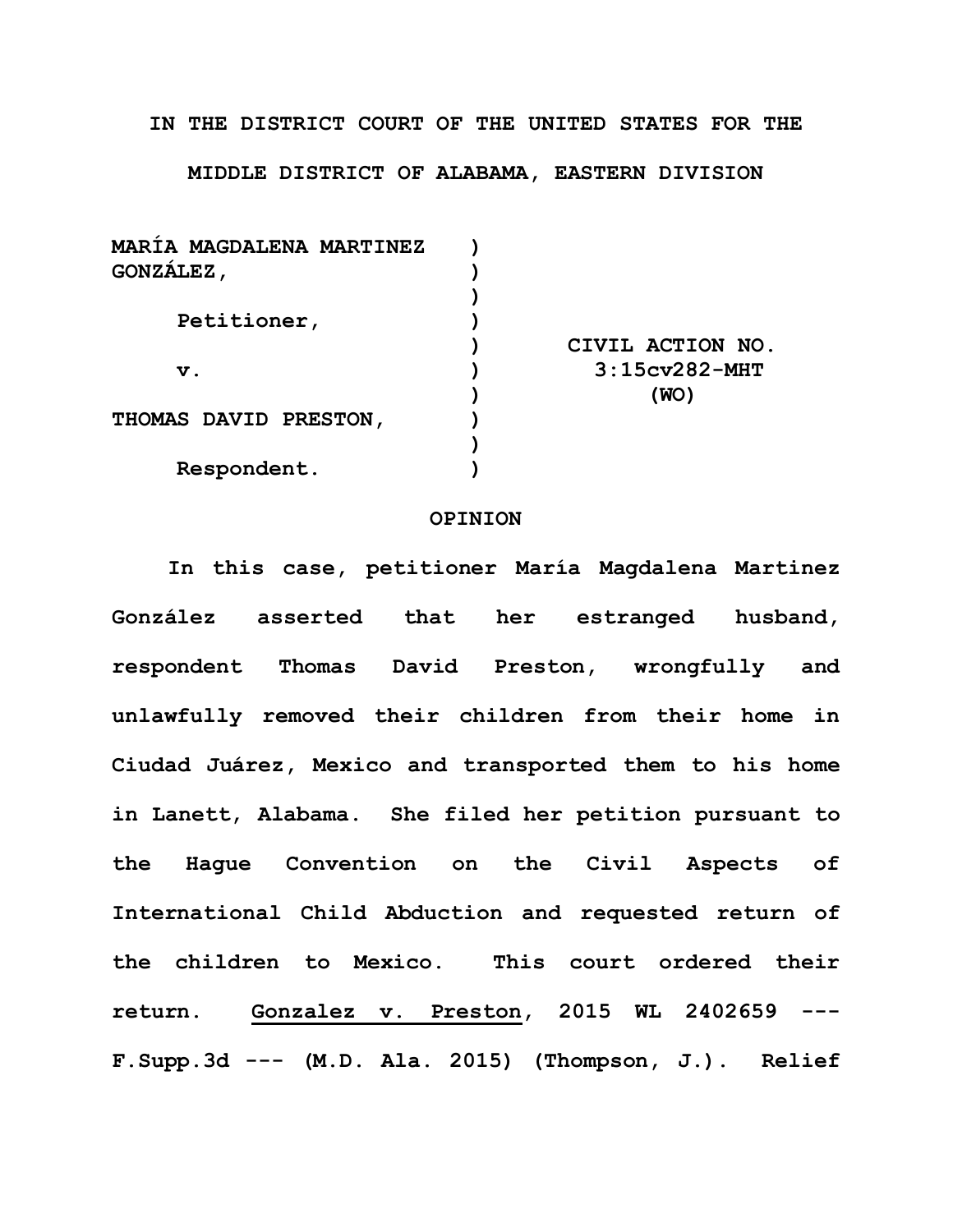**remains pending; this opinion summarizes the court's relief plan and the efforts of both parties and several outside agencies in assisting the court to develop and carry out that plan.**

**After receiving Martinez's petition, the court first issued a temporary restraining order and preliminary injunction prohibiting Preston and anyone cooperating with him from removing the children from Alabama while the court decided the case. After a final hearing on the merits, the court found that the children were wrongfully removed in violation of the Hague Convention and the federal legislation implementing the Convention, the International Child Abduction Remedies Act, 22 U.S.C. §§ 9001-9011. The court ordered the children be returned to Martinez in Ciudad Juárez so that a Mexican court can determine proper custody of the children under Mexican law. See Gonzalez, --- F.Supp.3d at ---, 2015 WL 2402659, at \*11; Judgment (doc. no. 23).**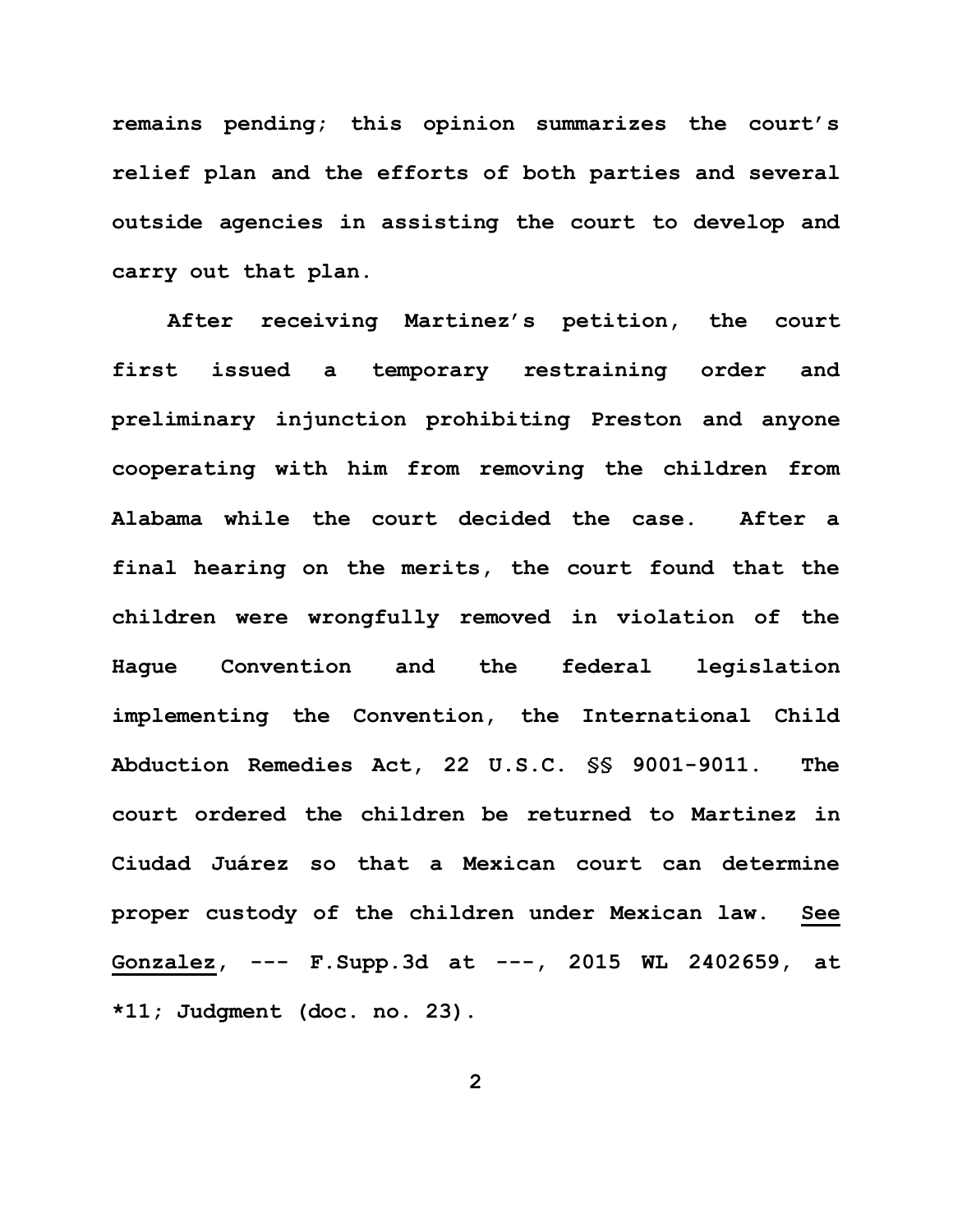**A case brought under the Hague Convention raises questions commonly faced by district courts, such as the interpretation of federal statutes and determinations of credibility. But it also poses challenges with nuances less familiar to district courts, such as the interpretation of international law and treaties and the development of comprehensive logistical plans for the expeditious and safe return of young children across international borders. As such, the Office of Children's Issues of the United States Department of State offers the consultation services of four "U.S. Network Judges" who are "experts in the Convention and other international family law issues"; these judges serve as a resource for courts with pending Hague Convention cases. See Letter from the United States Department of State, Office of Children's Issues (doc. no. 13-1). In this case, after the court reached out to the Department of State and the Network Judges for their assistance in developing a return**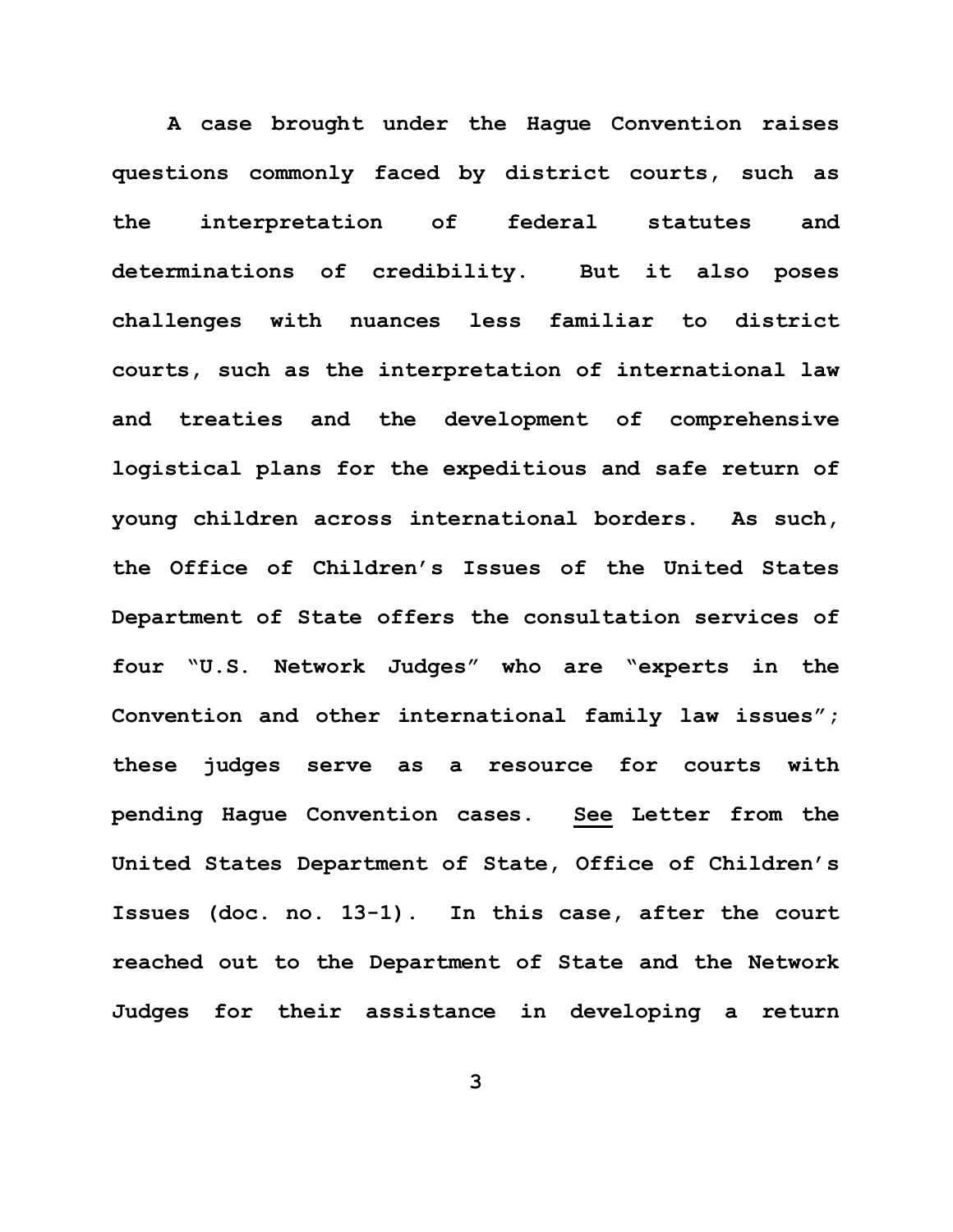**plan, Judge Judith Kreeger generously provided the court with feedback on the proceedings; sent several sample templates and proposed orders to the court to outline various plans for return; and offered helpful suggestions during an on-the-record conference call with the parties.**

**Through the efforts of counsel, the Consulate General of Mexico in Atlanta, Georgia also has offered invaluable help and assistance in this case. The Consulate General has agreed to expeditiously process Mexican passport applications for the children; to arrange and purchase airline tickets necessary for the children's travel; and to provide a consular official to chaperone the children from Atlanta to the international border between El Paso, Texas, and Ciudad Juarez, Mexico, where Martinez will meet the consulate official and receive the children into her custody.**

**Finally, in addition to their efforts in coordinating with the Consulate General of Mexico,**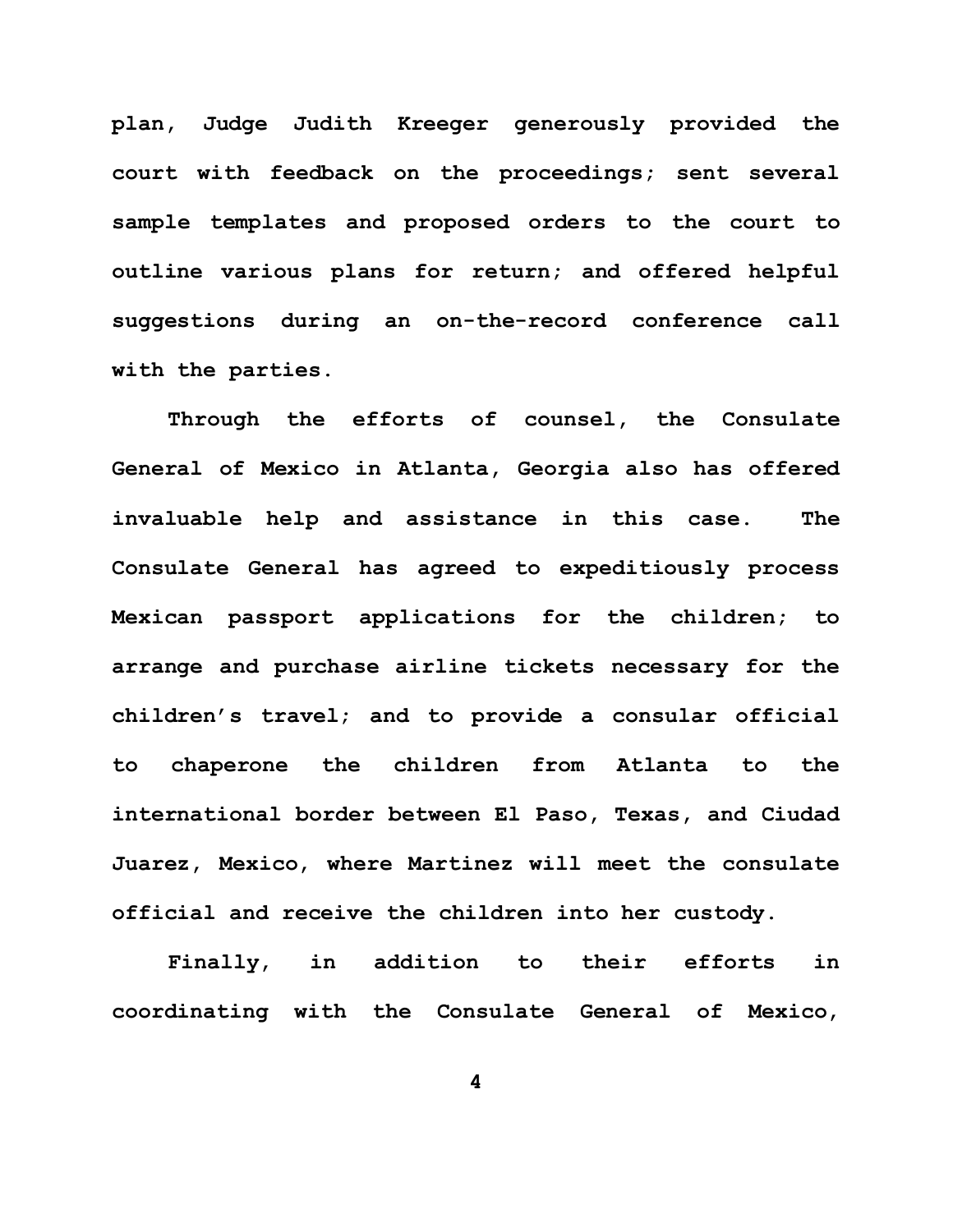**counsel for both parties have jointly developed a detailed and thorough logistical plan for the return of the children to their mother in Mexico. The court commends counsel for their efforts in assisting the court to ensure that the return will proceed smoothly.**

**Under the plan, respondent Preston is to apply for Mexican passports for the children at the Consulate General of Mexico in Atlanta by May 29, 2015. Once the passports have been issued, the Consulate General of Mexico will make the appropriate travel arrangements so that the children will be returned by June 12, 2015, and it will coordinate with Martinez for their arrival at the border. Preston then will bring the children, their personal belongings, and their legal documents to the Atlanta airport, where they will be taken into the temporary custody of the Consulate General of Mexico to effectuate return. The court will memorialize the plan in an order.**